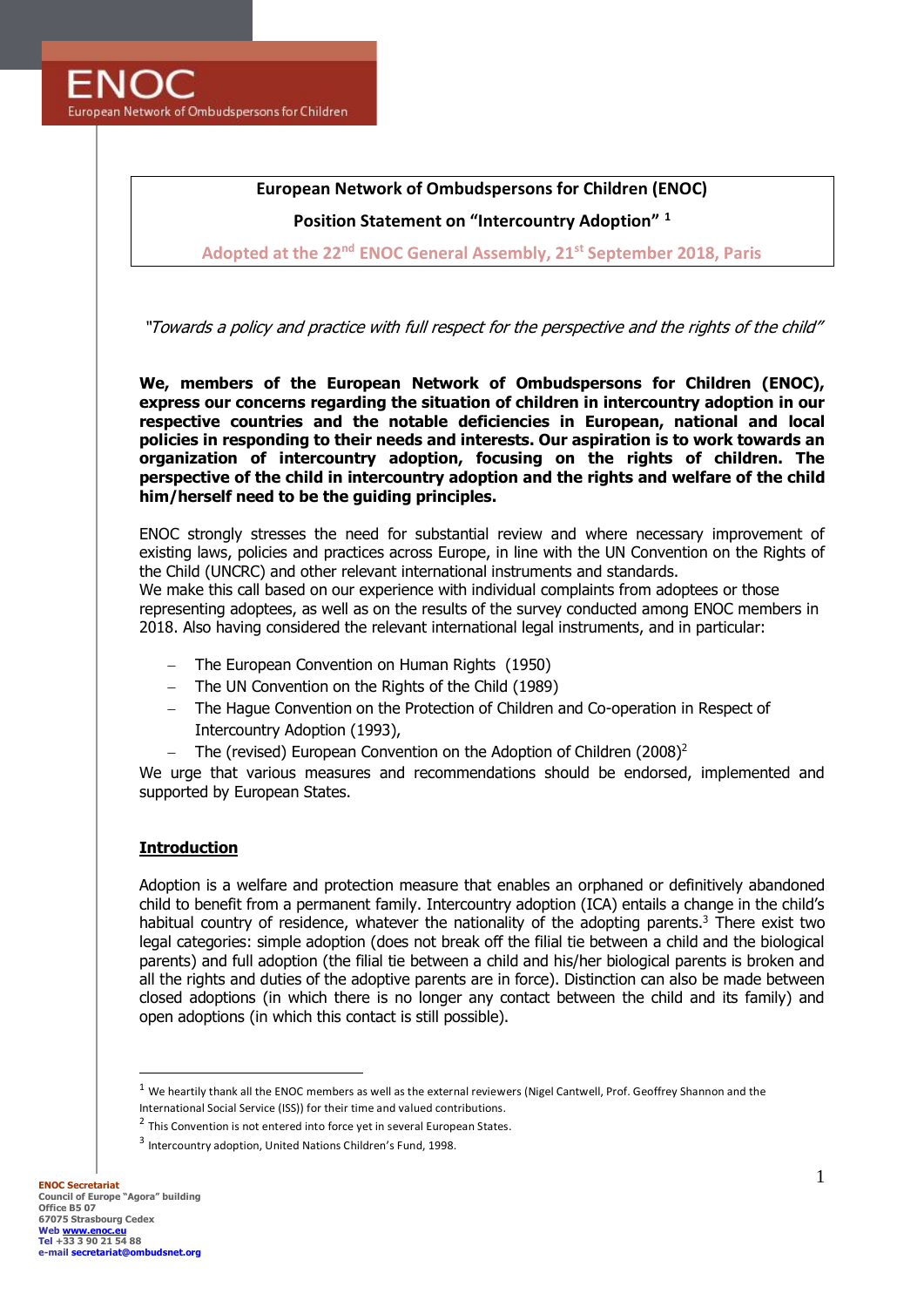At first sight, adoption seems to be a quite simple action: a child without parental care is offered a permanent home and family. In reality, however, it is one of the most complex measures in the field of child welfare and protection, more than ever in its intercountry form, because it involves transfer beyond national borders and consequently the child's transfer from his physical environment.

Europe provides a unique opportunity to examine the practices of intercountry adoption because it contains States that act as countries of origin for children entering into intercountry adoption as well as States that act as receiving countries, where children are placed with adoptive parents. A minority of European States act as both sending and receiving country.

The focus of the position paper is specifically on the rights of children in intercountry adoption placements with unknown prospective adoptive parents; relative and stepparent adoptions fall outside the scope. Although the rights of birth parents and adoptive parents, as well as public policy interests cannot be disregarded dismissed, the perspective of the child, his/her rights and welfare will be the guiding principle of the position paper. This approach is mandated by the UNCRC, which under article 21 requires that States that recognize or permit adoption, ensure that the best interests of the child shall be the paramount consideration. While the majority of the rights in the UNCRC are subject to the requirement that the welfare of the child be a primary consideration – as provided for in article  $3$  – this wording makes clear that in matters of adoption, no other rights or interests, including those of birth parents, prospective adopters, or economic or political considerations, should override those of the child.<sup>4</sup>

#### **ENOC recommends the following actions to strengthen the process of intercountry adoption:**

First of all, we want to clarify that ENOC neither encourages greater use of intercountry adoption as a placement for children, nor proposes that it needs to be curtailed or abolished. We recognize that intercountry adoption can be a beneficial placement option for certain children, provided that it is appropriately regulated, implemented and carried out in accordance with the rights and best interests of the child.

Secondly, ENOC recognizes the importance of subsidiarity as a founding principle of the 1993 Hague Convention (art. 4 b) and the UNCRC (art. 21). Although the formulation and interpretation are somewhat different in both international instruments, the importance of this principle lies in the integration of intercountry adoption into the national child protection system. States must ensure that no appropriate domestic or internal measures are available before considering intercountry adoption. To further promote the principle of subsidiarity, we encourage European States and regions to strengthen their domestic child protection system. Lack of resources in some sending countries remains one of the most significant challenges to the implementation of the subsidiarity principle. Therefore, we also encourage European States and regions to support other countries to improve their domestic child protection system.

# **1. Data base must be strengthened**

<sup>4</sup> UNITED NATIONS COMMISSION ON HUMAN RIGHTS, "Report of the Working Group on a Draft Convention on the Rights of the Child", 1989, E/CN.4/1989/48, 359-364; C. FENTON-GLYNN, *Children's Rights in Intercountry Adoption*, Cambridge-Antwerp-Portland, Intersentia, 2014, 15; Cantwell, N (2014). *The Best Interests of the Child in Intercountry Adoption*. Innocenti Insight, Florence: UNICEF Office of Research. Available at: https://www.unicef-irc.org/publications/pdf/unicef%20best%20interest%20document\_web\_re-supply.pdf.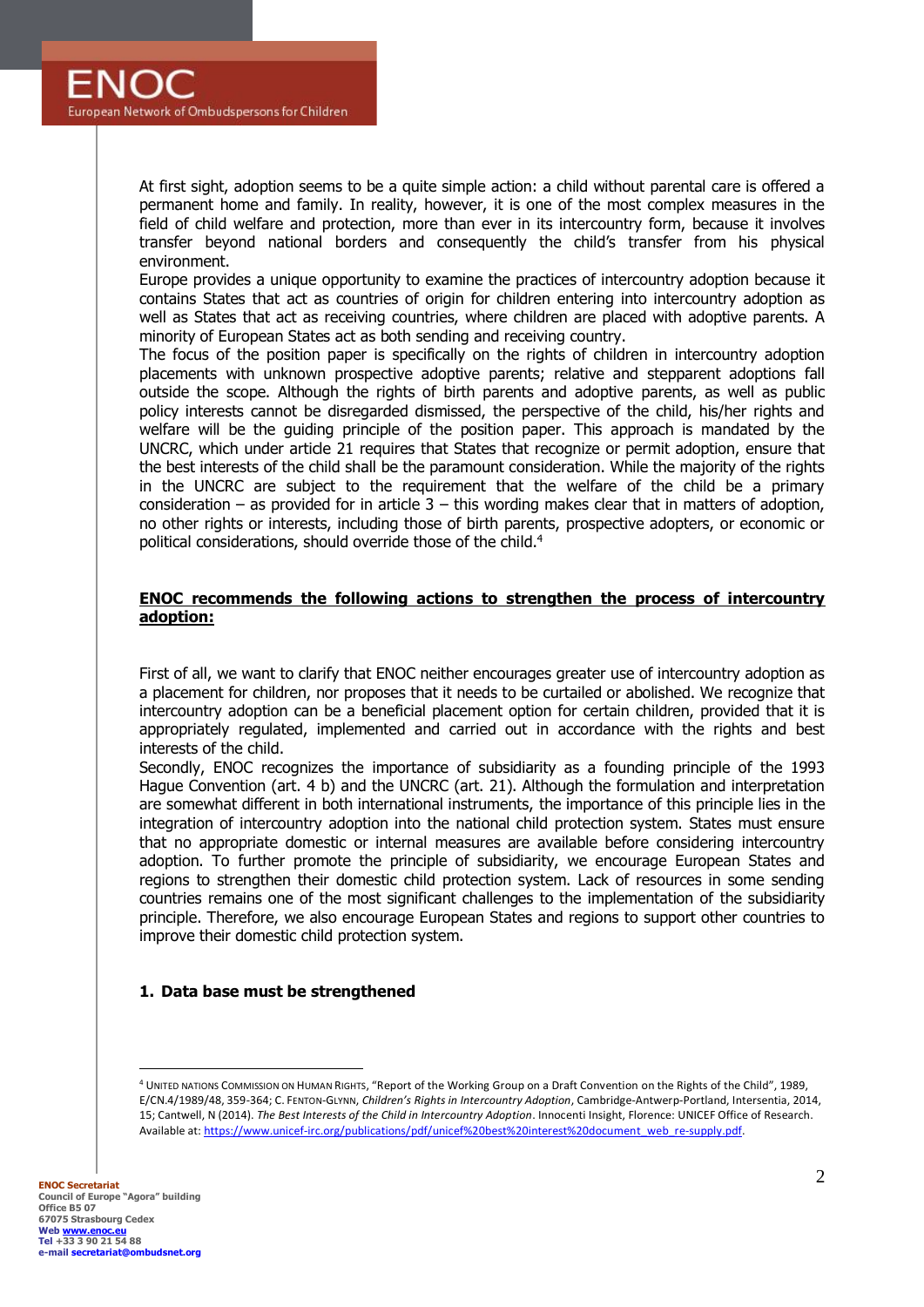The lack of accessible and useful data on the adoption situation in many countries is an obstacle to have a reliable indication of practices. The questionnaire highlights how difficult it is to have access to reliable information on intercountry adoption, especially the data of sending countries, disaggregated data regarding child profiles (country of origin, age, gender, special needs,…) as well as the costs of adoption and the number of individuals/couples who are interested to adopt and effectively adopt. In this light, greater transparency and accountability are necessary to effectively develop a clear view of the European adoption landscape and to establish adequate policies. On the other hand, it is important to recognize the work done by many European Central Authorities to get accessible statistics, and for some, such data is disaggregated.

The ENOC questionnaire has also identified a lack of harmonization in the collection, compilation and dissemination of information on adoption as an obstacle to understand the adoption landscape. There is currently no standardized or unified system for recording statistics on child adoption at EU level. Moreover, systems of data recording and disaggregation vary between – and sometimes also within – countries, which raises issues of comparability.<sup>5</sup> However, we want to refer to the Hague statistics/template as a good model to compile information.<sup>6</sup>

Data regarding children in intercountry adoption should be systematically and comprehensively collected, elaborated, harmonized, and disaggregated and should be available and accessible. ENOC recommends that all European States and regions ensure that they collect sufficient, reliable and appropriately disaggregated data on children in the intercountry adoption. It is important to submit the general statistics on an annual basis to the Permanent Bureau of the Hague Conference using the Hague template.<sup>7</sup> This data must serve as the basis of evidence-policy-making in the context of intercountry adoption and is important to improve procedures and services for children and families.

# **2. The necessity to comply with the obligations of the Hague Convention and to encourage Non-State Parties to ratify the Convention**

The 1993 Hague Convention is the principal international instrument, exclusively focusing on the intercountry adoption of children. This treaty under private international law deals with procedural safeguards to ensure an efficient system of intercountry adoption by allocating responsibilities between receiving and sending States. When countries ratify the 1993 Hague Convention, they are bound to implement its provisions. $8$  However, since adoption remains a national competence, there are significant differences in national legislations and practices between States. Despite ratification, countries interpret and implement provisions of the Hague Convention in their own way.<sup>9</sup> There is no central institution that monitor the implementation of the convention by the contracting States and possibly sanctions them to the Hague Convention.

Although the Hague Convention has been in force for more than twenty years, and despite the ever-growing number of countries that have ratified it, a critical number of intercountry adoptions still take place outside this legal framework. In 2016, 4 of the top 10 countries of origin did not ratify the 1993 Convention.<sup>10</sup> This means that a substantial number of adoptions are carried out

<sup>5</sup> EUROPEAN PARLIAMENT, "Adoption of children in the European Union", 2016,

[http://www.europarl.europa.eu/RegData/etudes/BRIE/2016/583860/EPRS\\_BRI\(2016\)583860\\_EN.pdf,](http://www.europarl.europa.eu/RegData/etudes/BRIE/2016/583860/EPRS_BRI(2016)583860_EN.pdf) 8.

<sup>&</sup>lt;sup>6</sup> <https://www.hcch.net/en/instruments/conventions/publications1/?dtid=32&cid=69>.

<sup>7</sup> *Ibid.*

<sup>&</sup>lt;sup>8</sup> All the receiving States ratified the 1993 Hague Convention.

<sup>9</sup> EUROPEAN PARLIAMENT, "Adoption of children in the European Union", 2016,

[http://www.europarl.europa.eu/RegData/etudes/BRIE/2016/583860/EPRS\\_BRI\(2016\)583860\\_EN.pdf,](http://www.europarl.europa.eu/RegData/etudes/BRIE/2016/583860/EPRS_BRI(2016)583860_EN.pdf) 2. <sup>10</sup> <https://assets.hcch.net/docs/a8fe9f19-23e6-40c2-855e-388e112bf1f5.pdf> .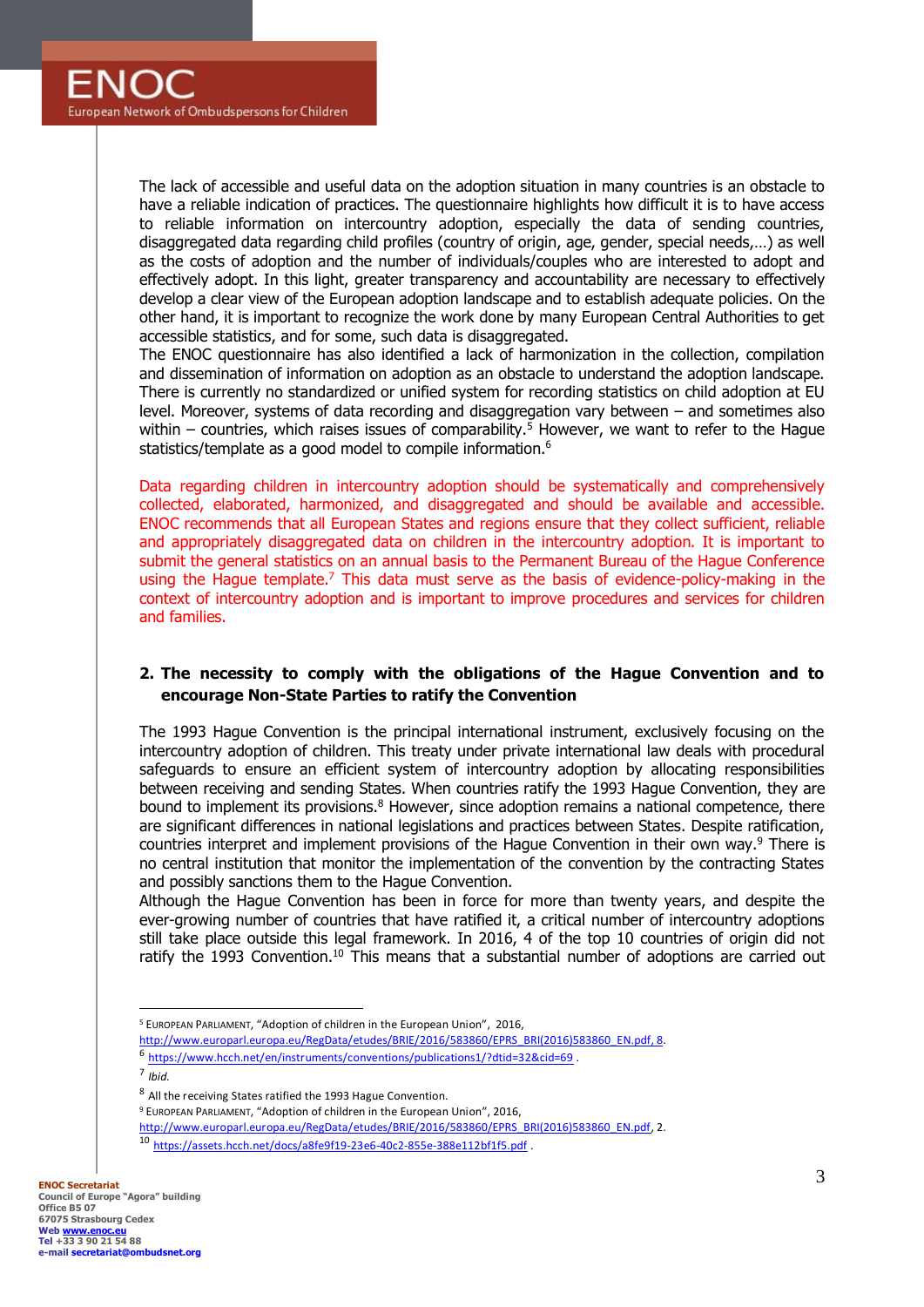where there are less rules and more possibilities of illegal trade.<sup>11</sup> the ENOC questionnaire indicates also that a lot of countries/regions still allow the intercountry adoption process with non-Hague countries.<sup>12</sup> Some of them still permit private and independent adoptions.

ENOC strongly stresses the need for full compliance of existing laws, policies and practices across Europe with the 1993 Hague Convention. In accordance with the recommendation of the Special Commission on the 1993 Hague Convention, we urge States to ban private adoptions – adoptions which are arranged directly between birth and adoptive parents, as well as independent adoptions where the adoptive parent is approved to adopt in the receiving state and sending state without the intervention of a Central Authority or accredited body.<sup>13</sup> In dealing with non-convention countries, ENOC recommends that the countries that have acceded to the 1993 Hague Convention should apply the standards and safeguards of the Convention, again as urged in a recommendation from the Special Commission.<sup>14</sup> The Hague Convention countries have an ethical responsibility to ensure children from non-Hague countries benefit from the same legal protection as children from Hague countries.

### **3. Considering the changing landscape of intercountry adoption**

In intercountry adoption, there is a common perception that children are adopted as young healthy orphans. The reality, however, is quite different. Many children who are presented for international adoption are not orphans. They have at least one living parent.<sup>15</sup> Moreover, The majority of children put forward for intercountry adoption now have special needs, meaning that they are older (generally older than 6 or 7), are in a sibling group or have a disability/serious (mental/physical) illness.

ENOC acknowledges that the landscape of intercountry adoption has changed over the past years and encourages European States and regions to ensure that their laws and practices adequately respond to the changing reality of ICA. We strongly emphasize the need for:

- Collecting reliable and complete information from the country of origin. Based on this information, suitable adoptive parents for a child can be searched for. In case of serious doubt about the reliability of given data, the cooperation with the related country or organization should be suspended
- An individual assessment of the child's adoptability and of his or her specific needs by a multidisciplinary team of trained professionals
- Counselling and preparation of the child
- Taking into the account the views of the child
- Selection, mandatory preparation and counselling of prospective adoptive parents

[https://assets.hcch.net/upload/wop/adop2010\\_rpt\\_en.pdf](https://assets.hcch.net/upload/wop/adop2010_rpt_en.pdf) <sup>14</sup> HAGUE CONFERENCE ON PRIVATE INTERNATIONAL LAW, Special Commission 2000, Recommendation 11,

<https://assets.hcch.net/upload/scrpt33e2000.pdf>

<sup>11</sup> HAGUE CONFERENCE ON PRIVATE INTERNATIONAL LAW, "20 years of the 1993 Hague Convention assessing the impact of the convention on laws and practices relating to intercountry adoption and the protection of children", 2015, [https://assets.hcch.net/docs/f9f65ec0-1795-](https://assets.hcch.net/docs/f9f65ec0-1795-435c-aadf-77617816011c.pdf) [435c-aadf-77617816011c.pdf,](https://assets.hcch.net/docs/f9f65ec0-1795-435c-aadf-77617816011c.pdf) 4-5.

<sup>&</sup>lt;sup>12</sup> Fifteen of the twenty responding countries/regions allow the adoption with non-Hague countries, only five out of twenty do not. <sup>13</sup> HAGUE CONFERENCE ON PRIVATE INTERNATIONAL LAW, Special Commission 2010, Conclusions and Recommendations, 1.g

<sup>&</sup>lt;sup>15</sup> Save the Children signals that worldwide a minimum of four out of five children in institutions has one or two parents who are still alive. Save the Children (2009), Keeping Children out of harmful Institutions, London, Save the Children UK, [http://www.crin.org/en/docs/Keeping\\_Children\\_Out\\_of\\_Harmful\\_Institutions\\_Final\\_20.11.09.pdf.](http://www.crin.org/en/docs/Keeping_Children_Out_of_Harmful_Institutions_Final_20.11.09.pdf)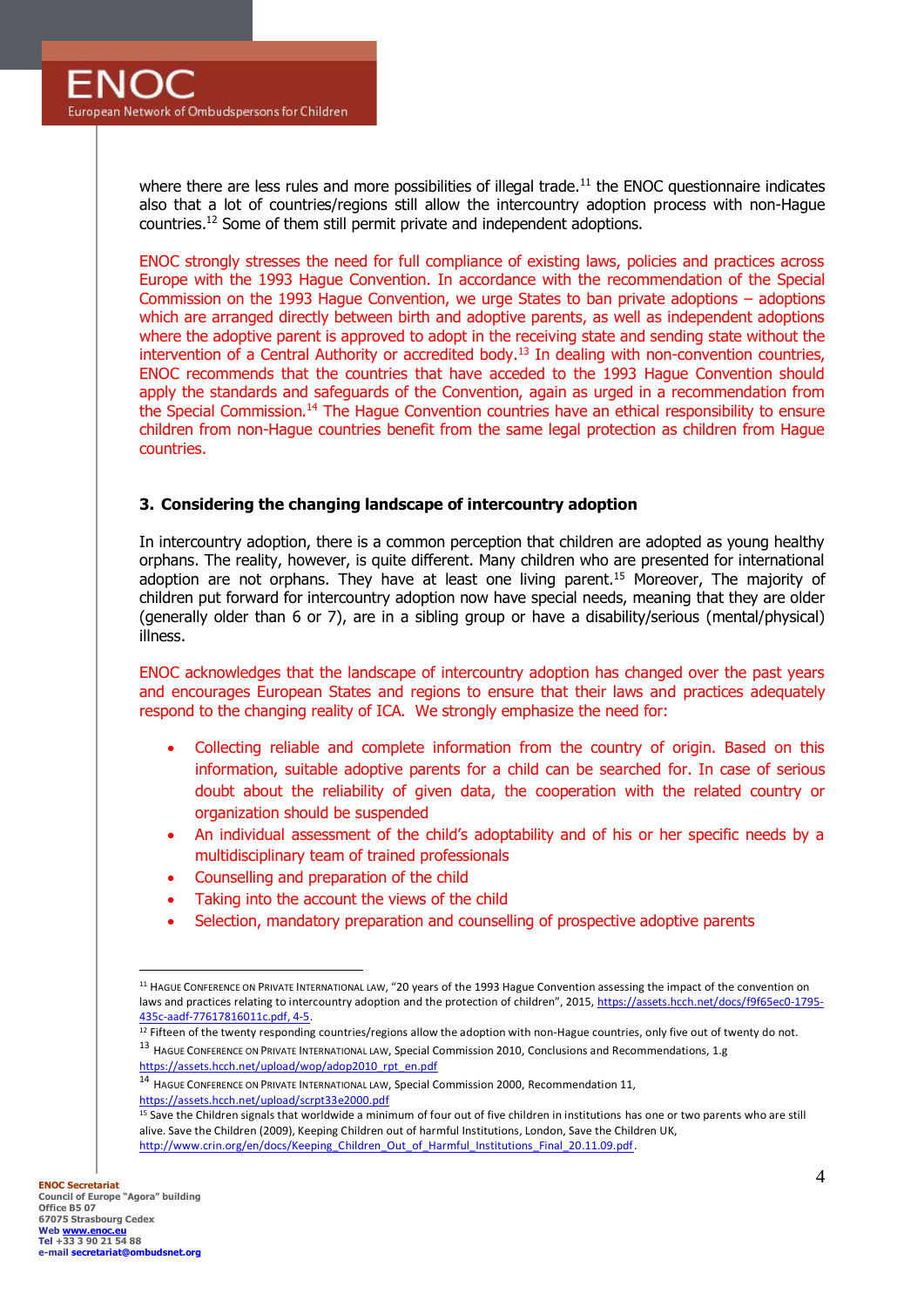- A professional matching process by an independent multi-disciplinary expert group to ensure that the needs of the child are matched with the capacities of the parents.
- The implementation of open adoption for certain children with adequate professional support. Special attention must be given to older children in intercountry adoption. As they have the opportunity of getting to know their own relatives, family and country, it is a much bigger step leaving everything behind
- A European ethical commission or working group that reflects on the challenges of the changing landscape of intercountry adoption. Adopted children should be represented therein.

### **4. Providing ongoing post-adoption support adapted to the specific needs of the child**

The situation in which families and adopted children find themselves is sometimes difficult. An intercountry adoption is a major change in a child's life, so children and families need the support of specialists when necessary (interpreters, psychological counselling, assistance and contacts with the country of origin). This support must be provided in a post-adoption system. In some European countries however, no official services are offered to families. The adoptive families are only entitled to ordinary social welfare services, as any other family. Or post-adoption support is only provided for a short period of time.

ENOC recognizes that post-adoption services are essential and should consider the life-long nature of adoption. Adequate post-adoption support should be provided in all European States. States have the responsibility to allocate sufficient resources to competent authorities for post-adoption services. In countries where aftercare is already implemented, there should be a low-threshold access. In most European countries, post-adoption support is offered for by the adoption agencies. Adoptees however do not always trust these agencies. By providing members of (an) independent regulated profession(s) who are not linked to any institution, States can offer guarantees of professionalism and independency.

#### **5. Ensuring meaningful participation of every child in intercountry adoption**

Child participation, the right of a child who is capable of forming his or her views to express those freely in all matters affecting the child (art. 12), is one of the four general principles of the UNCRC. In intercountry adoption, however, up until now the right to participation has received little attention. The common perception is that children are adopted as young babies and are not able to express their views. Two remarks on this perception should be made. First of all, as indicated before, older children are also placed in intercountry adoption. Secondly, we want to point out that all children, including those of pre-school age, have a right to be heard in all matters affecting them. ENOC is convinced that hearing children and giving due weight to their views in accordance with their age and maturity is necessary for the effective implementation of their right to have their best interests be the paramount consideration in adoption.

ENOC recommends that European States ensure that all children can exercise their right to be heard, to be taken seriously and to participate in decision making in all matters affecting them during the adoption process. Their views have to be given due weight in accordance with their age and maturity. The child should be heard by qualified professionals. Information conveyed to the child should be age-appropriate, accessible, in child-friendly formats and in (native) language that children understand.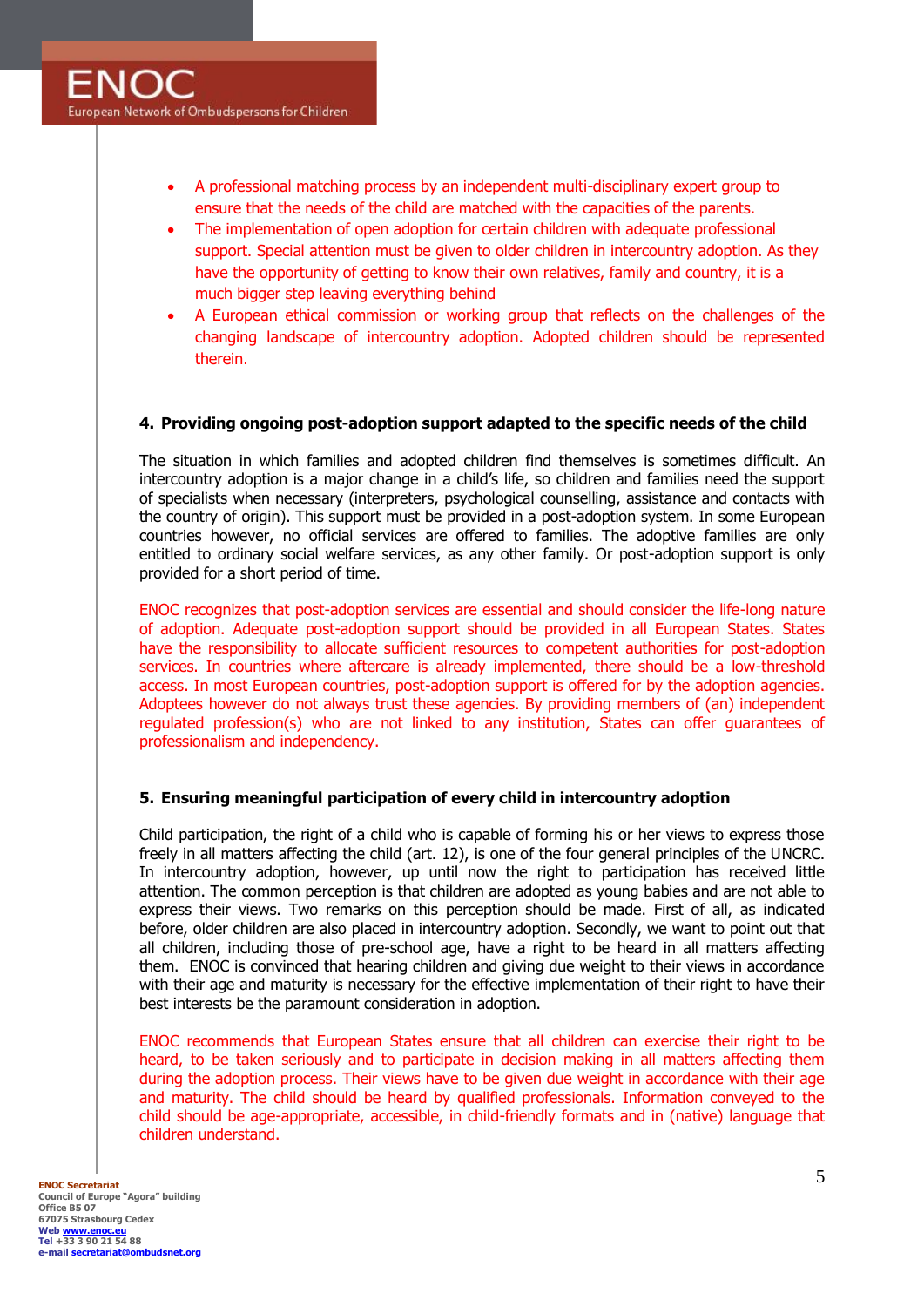# **6. Respecting and fulfilling the right of the child to have access to biological information**

Another significant challenge in intercountry adoption concerns the issue of access to birth records and information concerning an adoptee's origin. Two issues arise: whether the information is collected and whether the child is allowed to have access to this information. Other issues that also should be addressed are: which info is being collected, for how long, who is keeping records, who can access and how.

The principal provisions addressing this issue in the UNCRC are article 7 ( $The child shall be$ registered immediately after birth and shall have the right from birth to a name, the right to acquire a nationality and, as far as possible, the right to know and be cared for by his or her parents.') and article 8 ('States Parties undertake to respect the right of the child to preserve his or her identity, including nationality, name and family relations as recognized by law without unlawful interference. Where a child is illegally deprived of some or all of the elements of his or her identity, States Parties shall provide appropriate assistance and protection, with a view to speedily re-establishing his or her identity'). Surely reference should also be made to article 30 of the 1993 Hague Convention ('The competent authorities of a Contracting State shall ensure that information held by them concerning the child's origin, in particular information concerning the identity of his or her parents, as well as the medical history, is preserved.').

First of all, The questionnaire makes clear that further work is required to collect and preserve information on the origins of the children. Incomplete information concerning birth parents and other aspects of children's origins in some states of origin makes it difficult for adoption professionals to comply with Article 30 of the Hague Convention and respect children's rights and meet their needs. Concerning the access to information, the questionnaire reveals that only a few countries or regions fully recognize the right of a child of knowing his or her origins and thus require adoptive parents to tell their child that he/she is adopted. In most European countries, however, the child's right to know his or her origins is protected, although its extent is restricted by the age of the child or other circumstances (consent of the adoptive parents, consent of the biological parents, consent of an authority,…).

ENOC recommends European countries and regions to assure that all relevant (birth) information of adopted children is collected and retained at the earliest possible opportunity. In accordance with the UNCRC, countries and regions have to ensure that all children have the right to know that they are adopted and to access information on their origins and provide the children with adequate professional support.

# **7. Avoiding sibling separation**

Closed adoption "closes" the biological relation and kinship between siblings. If adoptive parents are not willing to establish or maintain contacts and relationship between siblings, this relationship shall be disconnected, causing children's emotional and psychological suffering.

UNCRC poses a duty on State Parties to respect the right of the child to preserve his family relations (Article 8). Furthermore, adoption of siblings by the same adoptive family is widely and mainly considered as the siblings' best interest. This is due to the fact that relationship of siblings promotes the development of the children, their identity and self-esteem. Sibling separation can be the cause of great suffering and grief, can negatively effect the child's development and can have lifelong consequences.